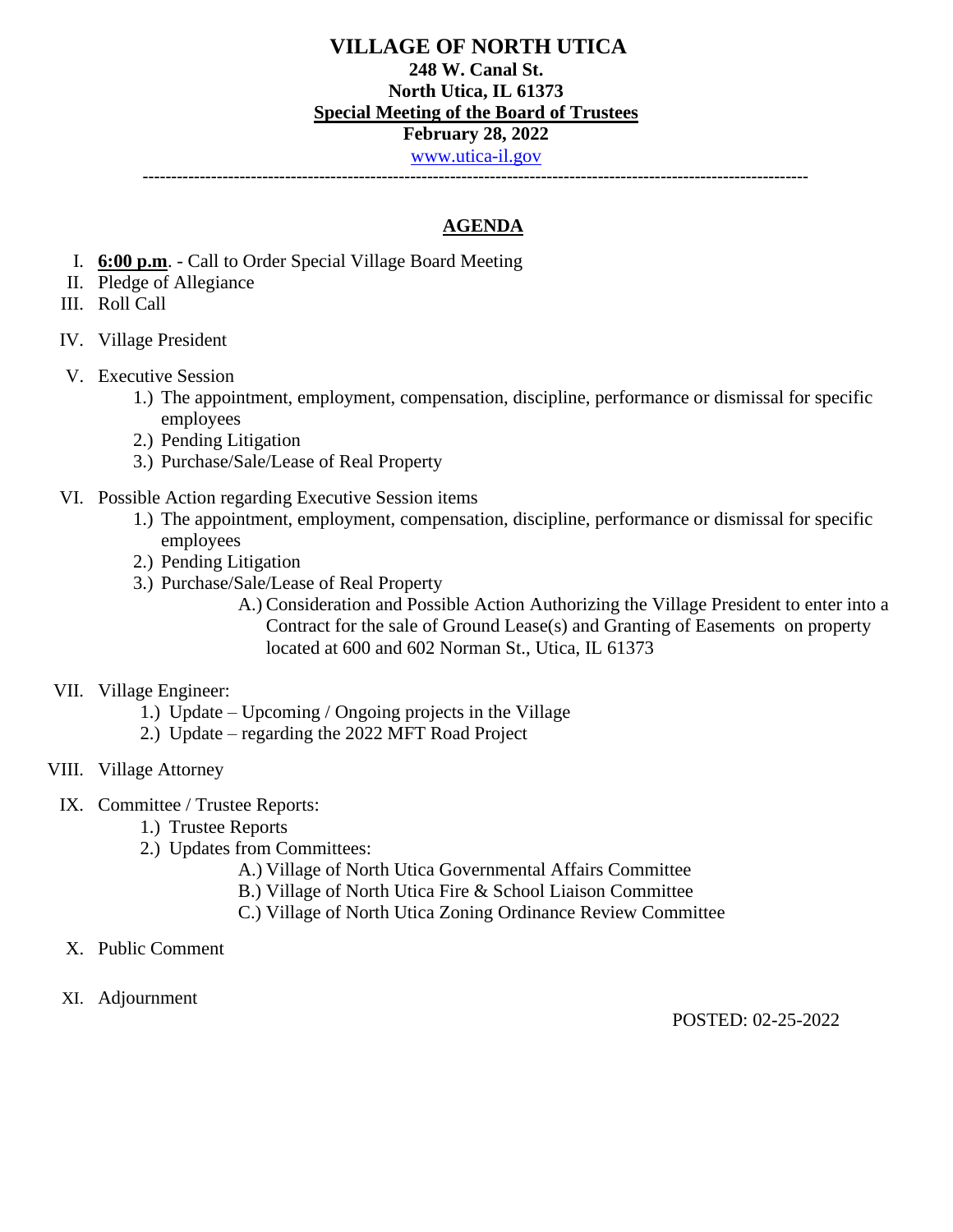## **VILLAGE OF NORTH UTICA 248 W. Canal St. North Utica, IL 61373 Special Meeting of the Board of Trustees February 28, 2022** [www.utica-il.gov](http://www.utica-il.gov/)

**---------------------------------------------------------------------------------------------------------------------**

#### MINUTES

At 6:03 pm the Special Meeting of the Board of Trustees was called to Order by Village President David Stewart who then led the Pledge of Allegiance. Village Clerk Laurie Gbur recorded the meeting attendance. Present at the meeting were Trustees John Schweickert, Nate Holland, Mary Pawlak, Debbie Krizel. Kylie Mattioda and Jim Schrader. Also present were Village Attorney Herb Klein, Village Engineer Kevin Heitz, Director of Village Affairs Jamie Turczyn, Village Treasurer Jill Margis and Police Chief Rodney Damron. Public Works Director / Zoning Enforcement Officer Curt Spayer was absent from the meeting.

At 6:05 pm it was motioned by Trustee Schweickert, seconded by Trustee Pawlak to enter Executive Session for the purpose of:

- 1.) The appointment, employment, compensation, discipline, performance or dismissal for specific employees
- 2.) Pending Litigation

3.) Purchase/Sale/Lease of Real Property

All in Favor

Motion Carried

At 6:23 pm it was motioned by Trustee Holland, seconded by Trustee Pawlak to reconvene the meeting. All in Favor Motion Carried

It was then motioned by Trustee Schweickert, seconded by Trustee Holland to approve an Ordinance to authorize the Village President to enter into a Letter of Intent and Contract regarding the Village of North Utica Granting Easement Agreements on property located at 600 and 602 Norman St., Utica, IL 61373

3 Yes (Krizel, Schweickert, Holland) 3 No (Schrader, Pawlak, Mattioda) 1 Yes (Village President Stewart) Motion Carried

**\*NOTE**: The Motion was then withdrawn; Motioned by Trustee Schweickert, seconded by Trustee Krizel, pending further research by Attorney Klein to determine whether a majority (3/4) of the Village Board is required when considering the sale, lease or granting of easements on Public Property. The matter will be discussed at the next Board of Trustees meeting.

All in Favor Motion Carried

It was then motioned by Trustee Schweickert, seconded by Trustee Pawlak to Table the item pending further research by the Village Attorney, until the next Board of Trustees meeting.

6 Yes Motion Carried